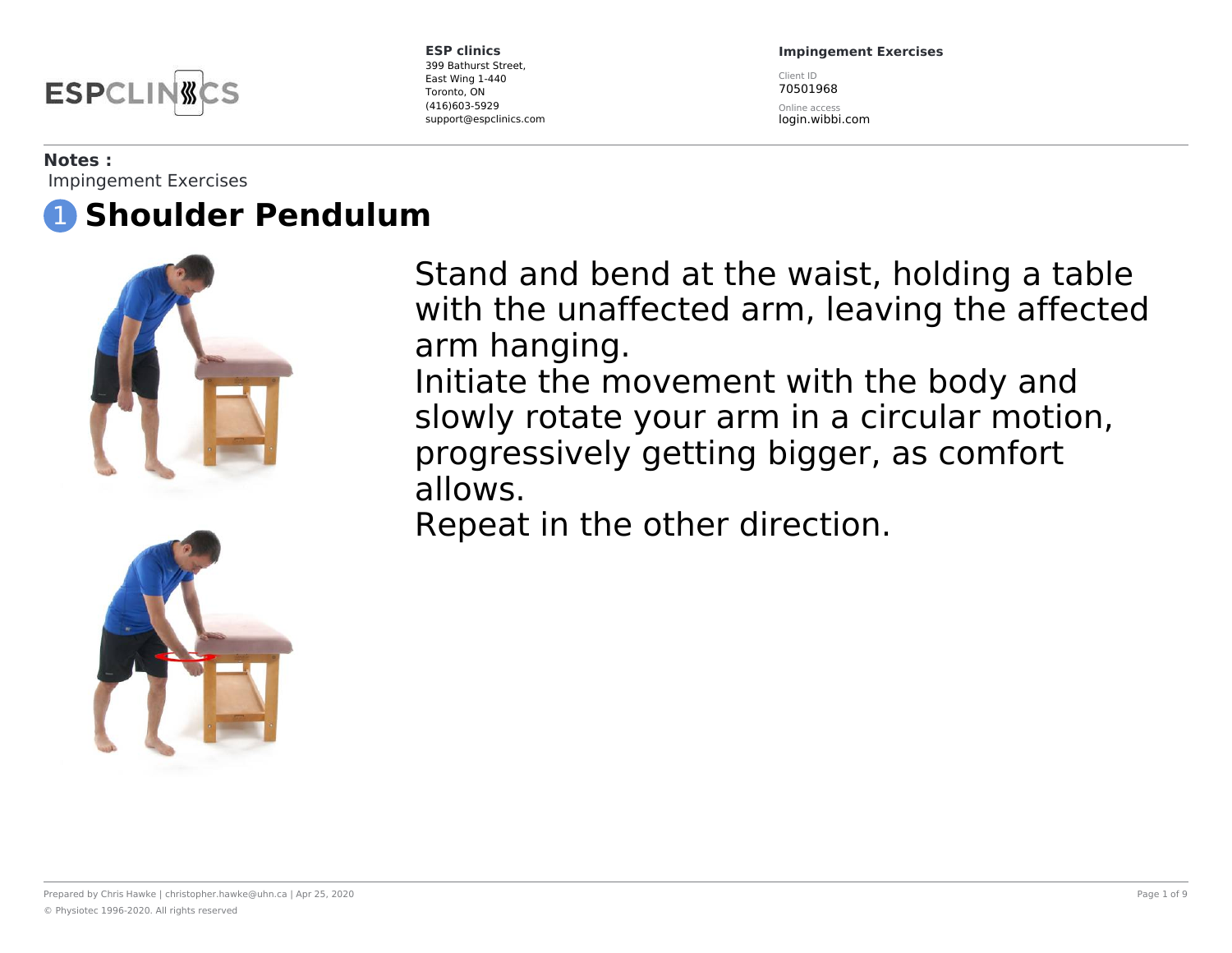

**Impingement Exercises**

Client ID 70501968

Online access login.wibbi.com

# 2 **Scapular protraction**

Stand facing a wall and put your hands against the wall with your elbows straight. Bend your elbows to bring your face closer to the wall and push yourself back up, pushing all the way to round your upper back and to protract your shoulder blades. Make sure you don't arch your back when you do this movement. Keep your stomach muscles tight.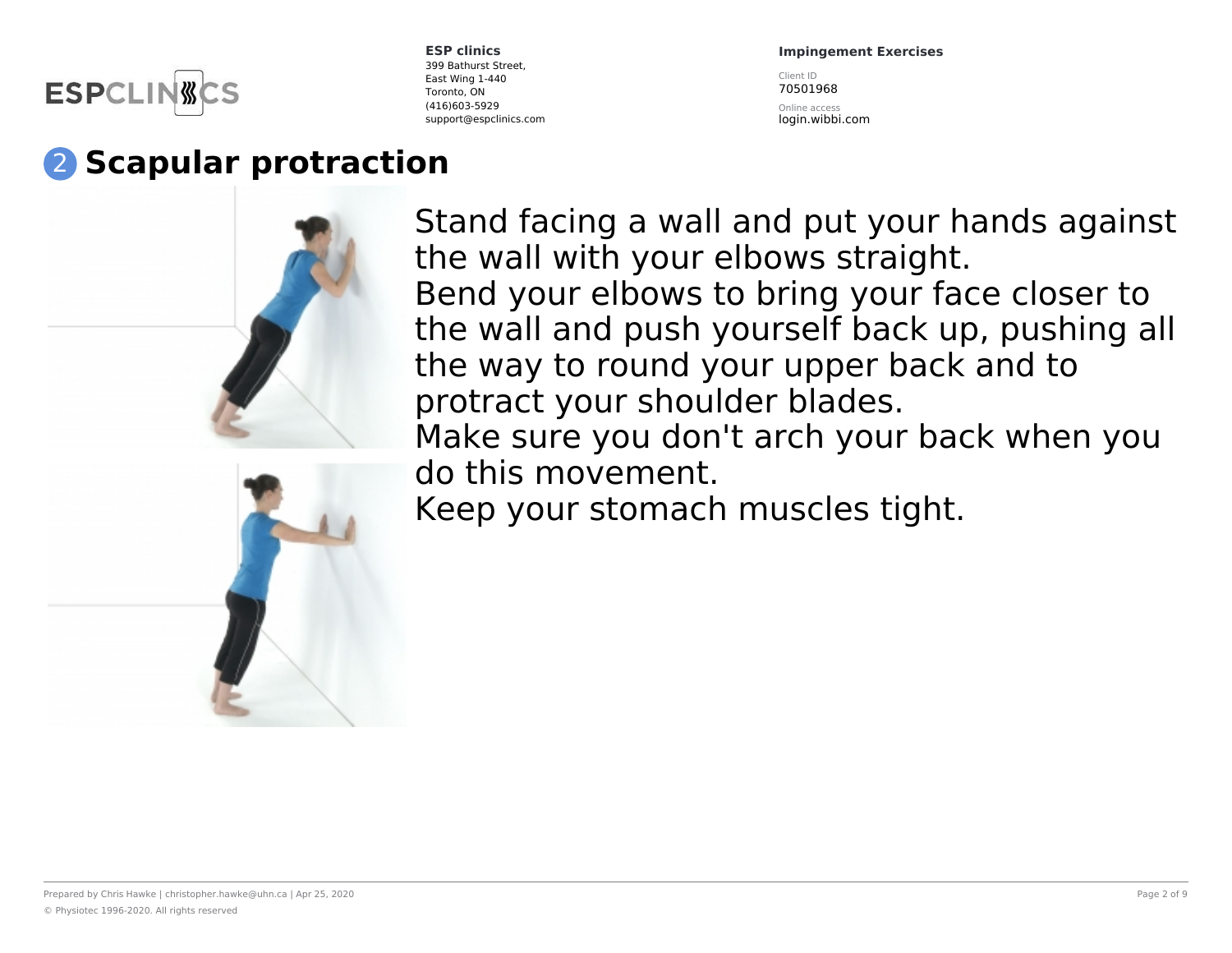

#### **Impingement Exercises**

Client ID 70501968

Online access login.wibbi.com

### 3 **Retraction with band**





Stand with good posture, midsection braced. Hold a resistance band in front of you with your elbows straight and your hands close together (in front of your thighs). Bring the bottom corners of your shoulder blades toward your spine, overcoming the resistance of the band.

Movement of your arms/hands should follow the movement of your shoulder blades. The shoulder blades should drive the movement, not the arms or hands.

Complete the prescribed number of repetitions.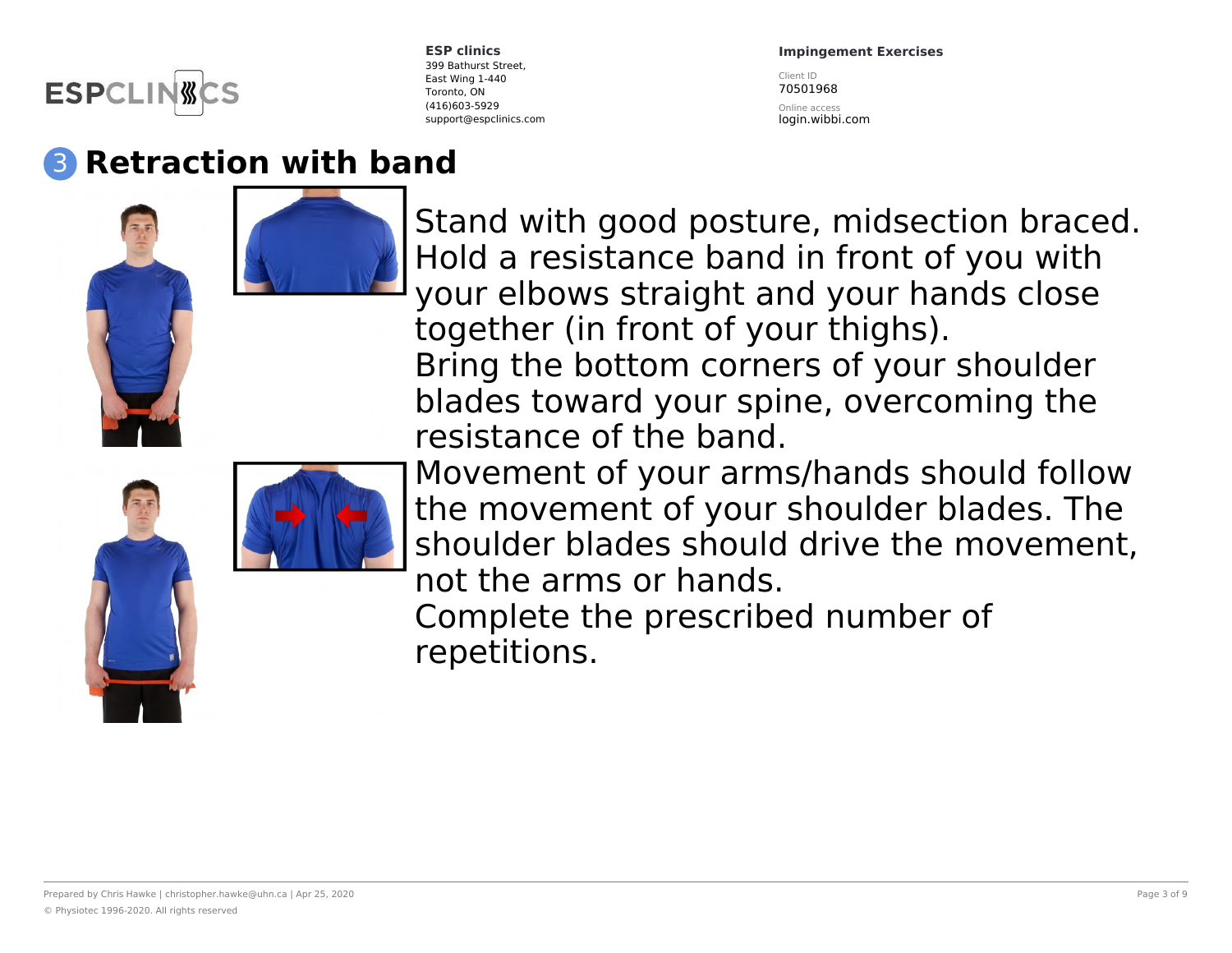

### 4 **Scapular (A)**





**ESP clinics** 399 Bathurst Street, East Wing 1-440 Toronto, ON (416)603-5929 support@espclinics.com **Impingement Exercises**

Client ID 70501968

Online access login.wibbi.com

Start in standing with a band attached to an object located in front of you, just below chest level.

Then, keeping your shoulder blades down and back, move both arms at a 45 degree angle from your body in order to form an "A". Hold the position for a few seconds and repeat the exercise.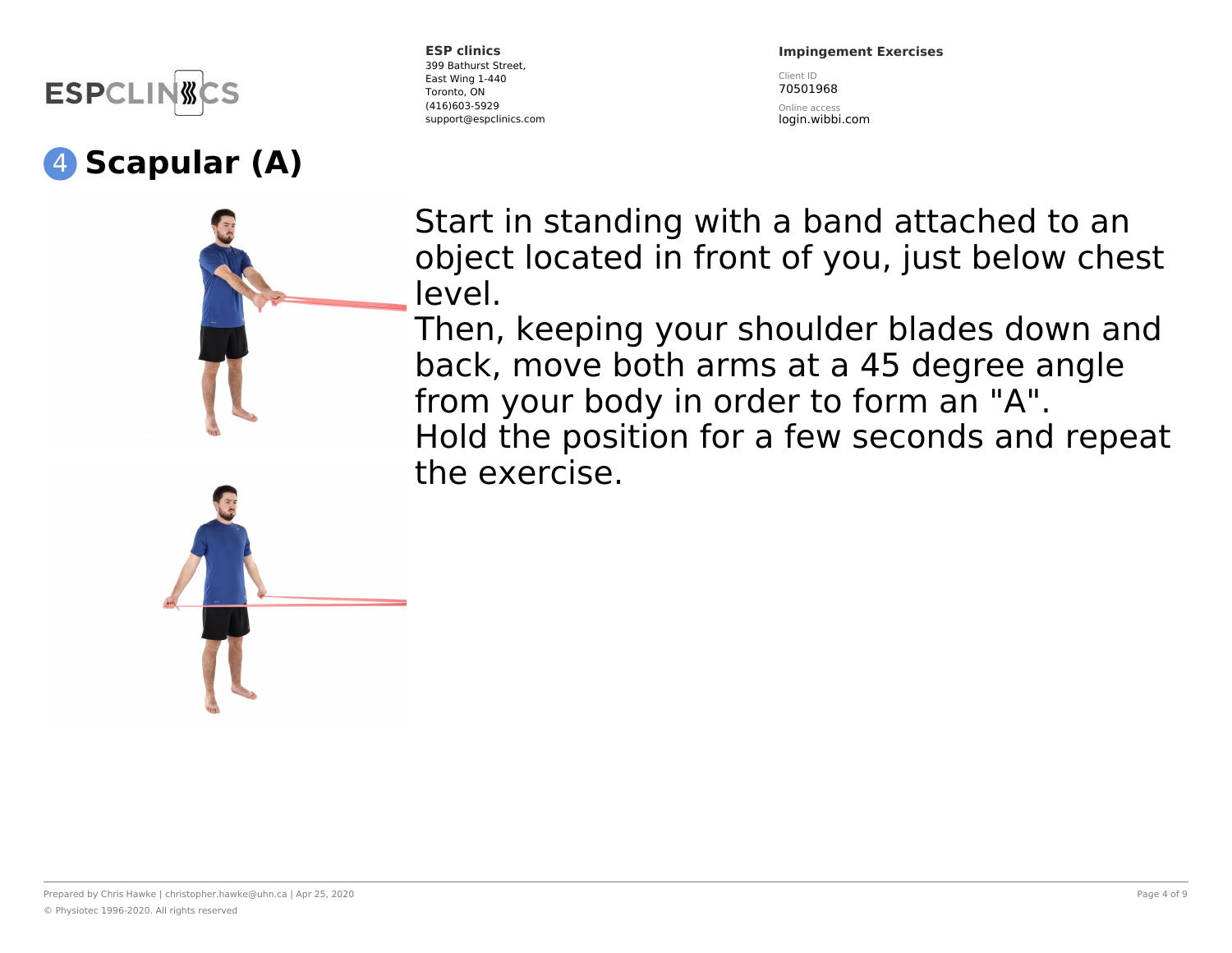

#### 5 **X Low row**

**ESP clinics** 399 Bathurst Street, East Wing 1-440 Toronto, ON (416)603-5929 support@espclinics.com

#### **Impingement Exercises**

Client ID 70501968

Online access login.wibbi.com

Hold two cables/bands in a crossed way (forming an X) at shoulder height. Squeeze your shoulder blades together as you pull back the bands. Be sure to raise your hands slightly up and out as you pull. Return to the start position and repeat as indicated.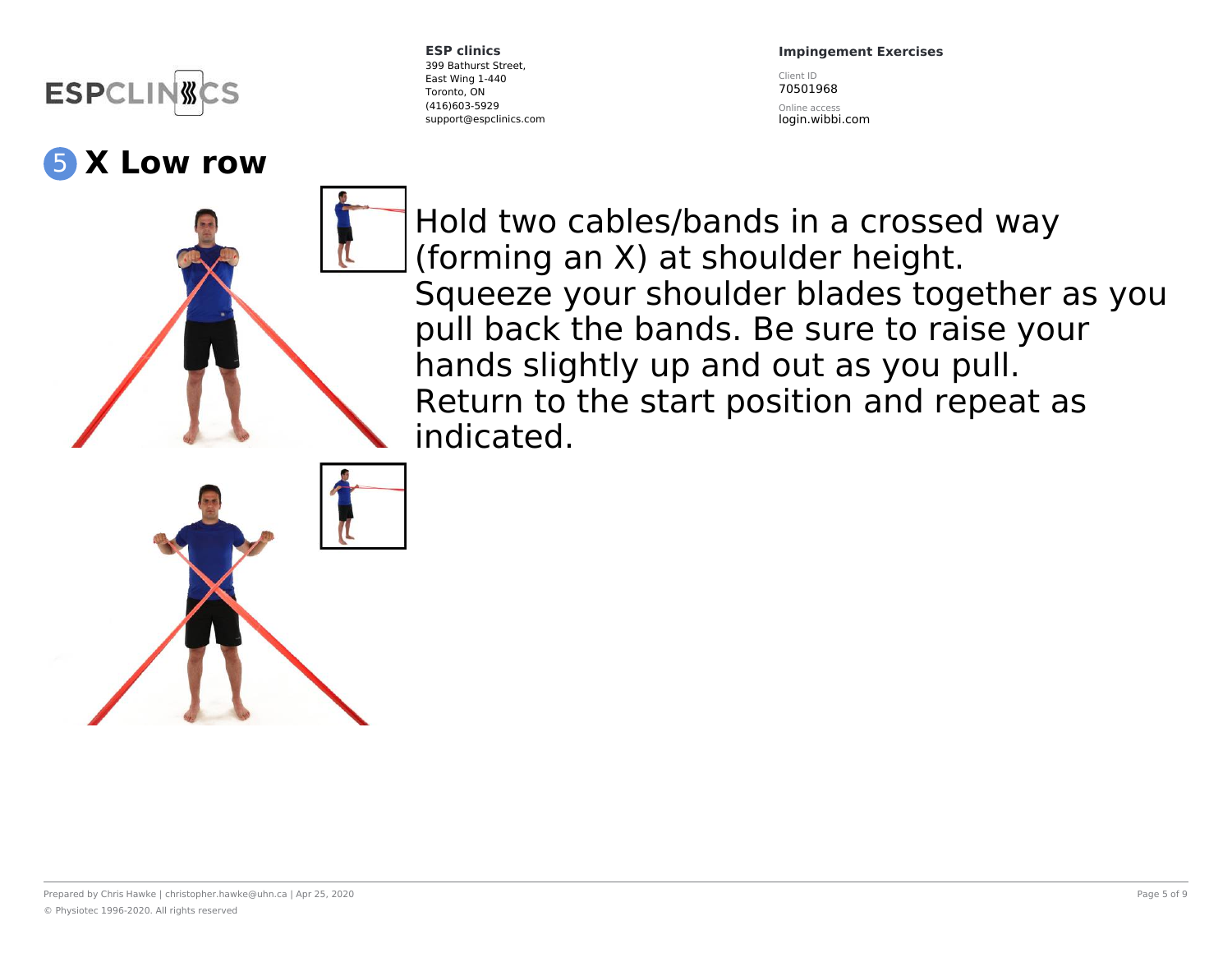

**Impingement Exercises** Client ID

70501968

Online access login.wibbi.com

## 6 **Brugger with elbows bent**



Stand or sit with a band wrapped around your hands. Begin with your elbows bent at 90<sup>°</sup> and arms down against your sides-your palms will be facing each other. First, squeeze your shoulder blades together. Next, spread your hands apart and create resistance into the band. Rotate your shoulders in this motion until your hands are in line with the sides of your body. From there, keep your shoulders down while you extend at the elbows. Using a slow and controlled motion, return to the starting position by bending the elbows and by allowing your hands to return towards the midline. Repeat the exercise as directed.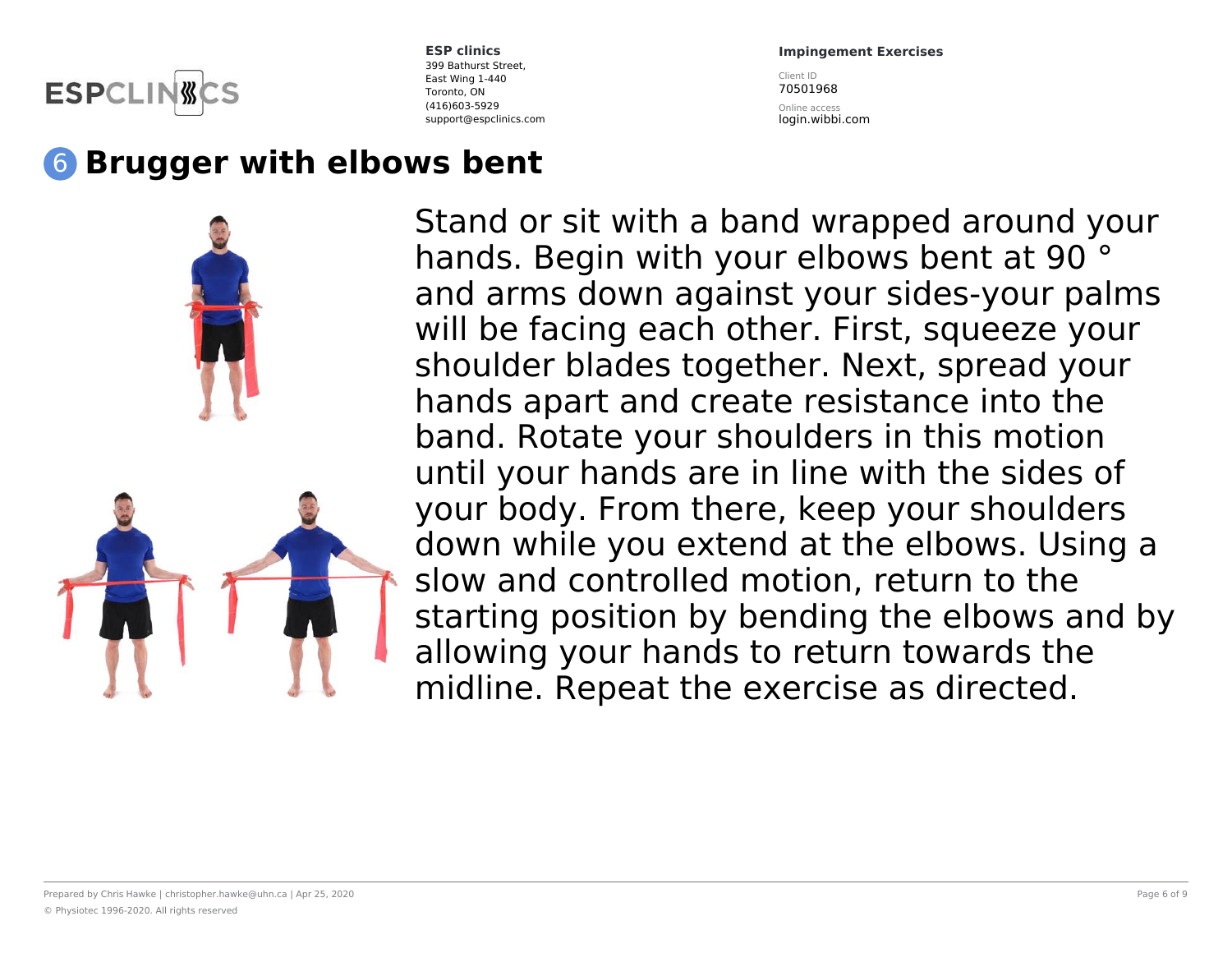

### 7 **Lateral wall walk**

**ESP clinics** 399 Bathurst Street, East Wing 1-440 Toronto, ON (416)603-5929 support@espclinics.com **Impingement Exercises**

Client ID 70501968

Online access login.wibbi.com



Tie an elastic band around your hands. Keep your arms straight and place your hands flat against a wall at shoulder height. Walk your hands sideways along the wall, keeping tension on the band. Make sure to control your movements.

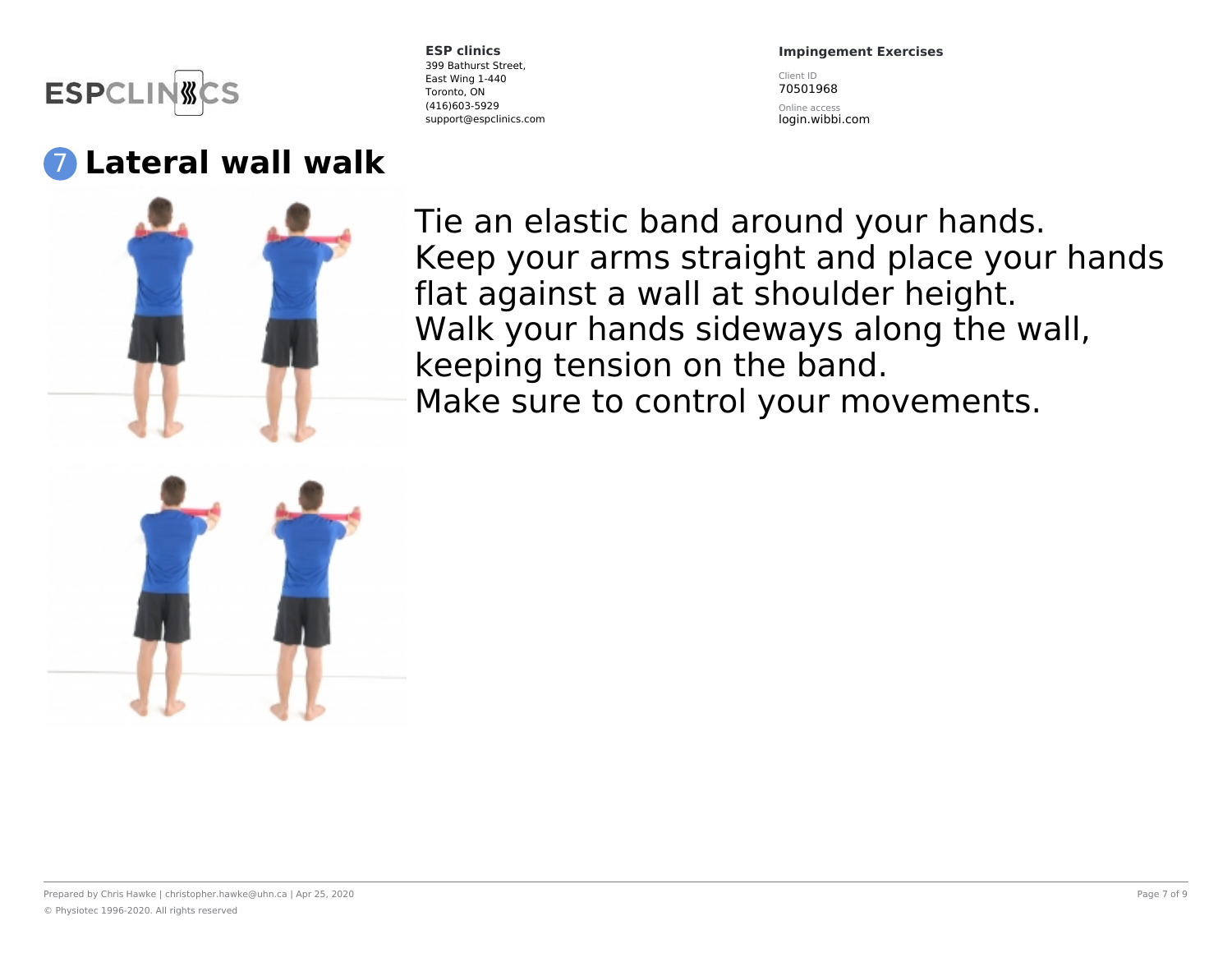

#### 8 **Lats pull down**

**ESP clinics** 399 Bathurst Street, East Wing 1-440 Toronto, ON (416)603-5929 support@espclinics.com **Impingement Exercises**

Client ID 70501968

Online access login.wibbi.com

Stand up and attach the band overhead in front of you.

Hold the remaining ends of the band in each hand.

Drawing your shoulder blades together and toward the ground, pull the band down to lower the arms on each side.

Control the movement.